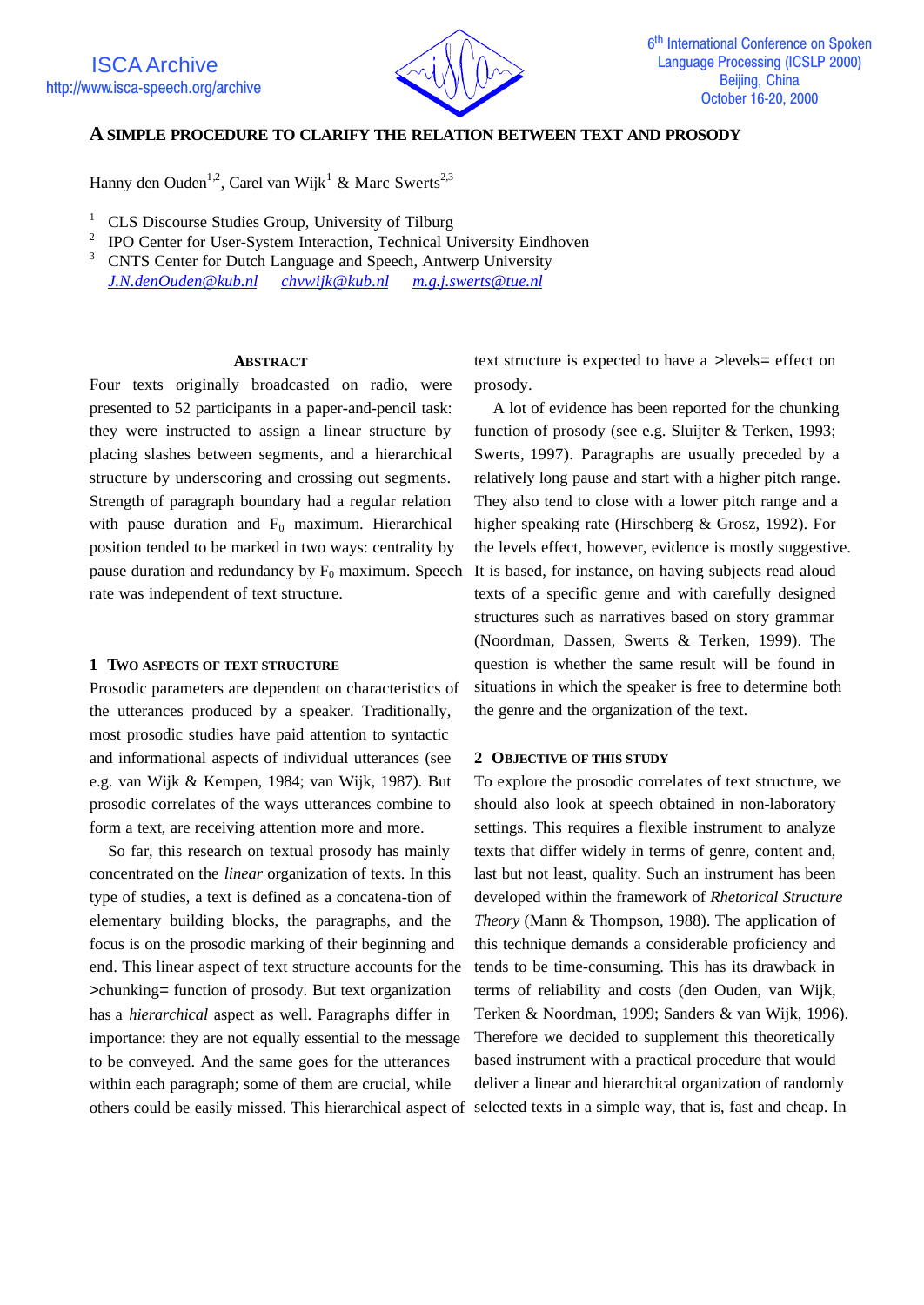the following sections we introduce this procedure and test its relevance for prosodic theory on a set of Dutch radio talks.

## **3 ANALYTIC PROCEDURE**

The procedure is a simple paper-and-pencil task. A sufficiently detailed result requires several dozens of participants. No specific linguistic expertise is needed. The task can be administered in groups. A one-page text takes about 10 minutes. Each participant gets a paper print of the text and does not hear its spoken version. The text is split into segments (basically clause-type units; for segmentation rules see Sanders & van Wijk, 1996, pp. 126-127). Each segment starts on a new line. Participants are instructed as follows:

- place a slash before the segments that start a new paragraph;
- underscore the segments you consider crucial to the intended message (up to one-third of the total);
- cross out the segments you would delete first in an excerpt (up to one-third of the total).

Thus a participant indicates for each segment whether it starts a paragraph, and whether it is central or redundant. in the following way: By combining the responses of the participants a segment gets three scores: one for strength of paragraph boundary and two for informational importance: degree of centrality and degree of redundancy, that is, how high respectively how low is the segment located in the hierarchy. [Note that the scores for hierarchical position can not be equated with each other because there is a third way of responding: a segment may be neither underscored nor crossed out.]

## **4 MATERIAL AND PARTICIPANTS**

The task has been tested on four texts: two (descriptive) news reports and two (argumentative) news commentaries. They ranged in length from 25 to 37 segments with a total of 125 segments. The texts were tape recorded from radio broadcastings. The printed versions contained no typographic markers (punctuation, capitals).

A speech processing program was used to determine

for each segment the preceding pause (in msec), the  $F_0$ maximum (in Hertz), and the articulation rate (phonemes per second). Since each text had a different speaker (three males, one female), the parameters showed large differences between speakers. This type of variation was removed by transforming the scores of each speaker into standard scores before combining them. In the tables, numbers must be read as follows: a zero-score (0.00) stands for >average=, a negative score for >below average=, and a positive score for >above average=.

A total of 52 advanced university students participated. The scores that each segment received on the basis of their responses, were reduced to four-level classifications ranging from *absent* to *strong* for boundary strength, and from *absent* to *high* for centrality and redundancy. The criterion for these classifications was based on the frequency distributions of the scores. Boundaries were chosen in such a way that each category contained a sufficient number of cases. All segments were classified with respect to the three text features on the basis of the percentage of participants who had scored it for that specific feature,

| absent:                   | 5 percent or less   |  |  |  |  |  |
|---------------------------|---------------------|--|--|--|--|--|
| low/weak: 6 to 16 percent |                     |  |  |  |  |  |
| moderate:                 | 17 to 50 percent    |  |  |  |  |  |
| high/strong:              | 51 percent or more. |  |  |  |  |  |

## **5 RESULTS: CHUNKING FUNCTION**

The results in Table 1 show that the strength of a paragraph boundary had a reliable and consistent effect on pause duration and  $F_0$  maximum, and no effect on speech rate. When a segment has been considered to follow a paragraph boundary more often, its preceding pause turned out to be longer and its  $F_0$  maximum higher.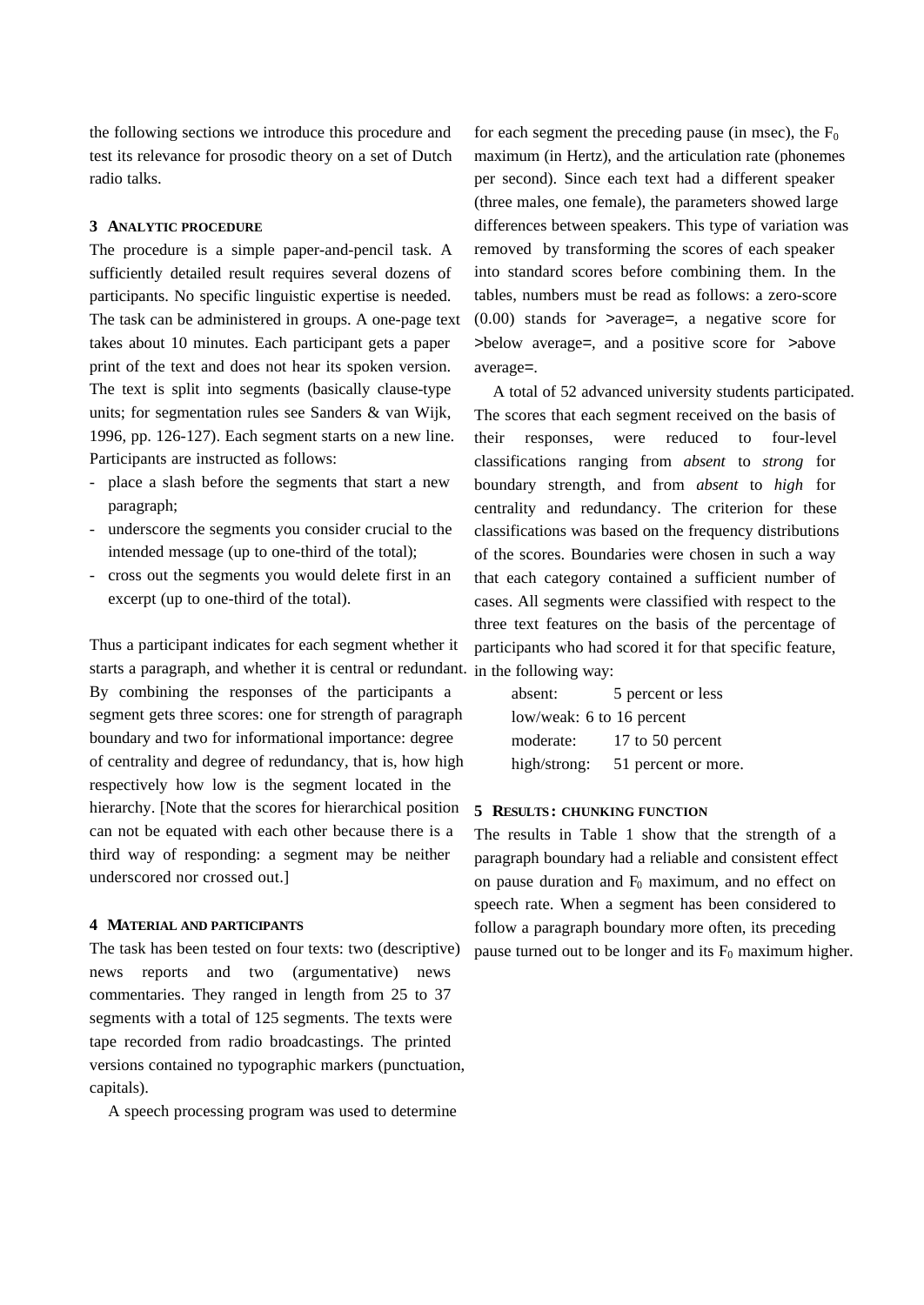|                | absent<br>$(n=73)$ | weak<br>$(n=28)$ | moderate<br>$(n=8)$ | strong<br>$(n=12)$ | <b>Results of ANOVA</b>                      |
|----------------|--------------------|------------------|---------------------|--------------------|----------------------------------------------|
| pause duration | $-0.43$            | 0.35             | 0.86                | 1.25               | $F(3,117) = 21.64, p < 001,$<br>$\eta$ 5=.36 |
| $F_0$ maximum  | $-0.25$            | 0.25             | 0.61                | 0.41               | $F(3,117) = 4.11, p<0.1,$<br>$\eta$ 5=.10    |
| speech rate    | $-0.01$            | 0.03             | $-0.09$             | 0.12               | F<1                                          |

Table 1 Prosodic features of a segment as a function of its paragraph boundary strength (in standard scores)

### **6 RESULTS: LEVELS EFFECT**

Before we look at these results, we need to be sure that only hierarchical position can be held responsible for them. An inspection of the classifications shows that this is not the case. There were 20 paragraph boundaries called moderate/strong; 16 of them are followed by a segment high in centrality and absent/low in redundancy. The texts under discussion here tended to start their paragraphs with a segment containing crucial information. This connection between linear and hierarchical position inflates the levels effect. Therefore, segments following a paragraph boundary are kept apart in the tables. They were also excluded from the statistical analyses. The ANOVAs evaluate the levels effect in its pure form.

The results in Table 2 present for degree of centrality a reliable and consistent effect on pause duration, a less regular effect on  $F_0$  maximum, and no effect on speech rate. When a segment has been considered central to the message more often, its preceding pause appeared to be longer and its  $F_0$  maximum tended to become higher.

The results in Table 3 show for degree of redundancy a reliable but irregular effect on  $F_0$ maximum, an unreliable but regular effect on pause duration, and no effect on speech rate. When a segment has been considered redundant more often, its preceding pause was shorter and its  $F_0$  maximum lower.

|                | Absent<br>$(n=30)$ | Low<br>$(n=26)$ | Moderate<br>$(n=30)$ | High<br>not following<br>paragraph<br>boundary<br>$(n=20)$ | High<br>following<br>paragraph<br>boundary<br>$(n=16)$ | Results of ANOVA                            |
|----------------|--------------------|-----------------|----------------------|------------------------------------------------------------|--------------------------------------------------------|---------------------------------------------|
| pause duration | $-0.42$            | $-0.35$         | $-0.14$              | 0.27                                                       | 1.07                                                   | $F(3,98) = 2.89, p < .05,$<br>$\eta$ 5=.08  |
| $F_0$ maximum  | $-0.45$            | 0.10            | $-0.10$              | 0.22                                                       | 0.45                                                   | $F(3,102) = 2.51, p = .06,$<br>$\eta$ 5=.07 |
| speech rate    | $-0.04$            | 0.15            | $-0.14$              | 0.07                                                       | $-0.02$                                                | F<1                                         |

Table 2 Prosodic features of a segment as a function of its degree of centrality (in standard scores)

Table 3 Prosodic features of a segment as a function of its degree of redundancy (in standard scores)